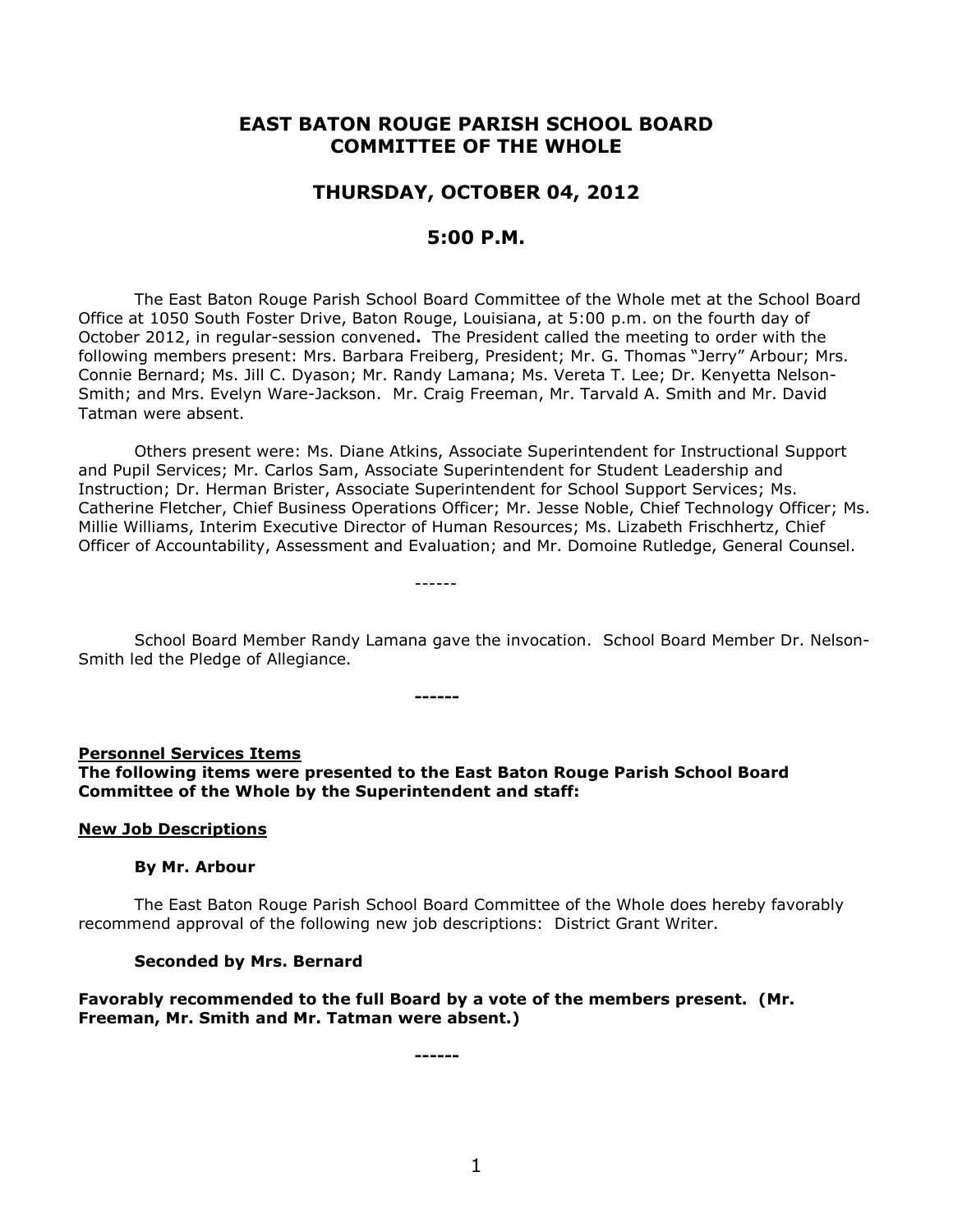### **Finance The following items were presented to the East Baton Rouge Parish School Board Committee of the Whole by the Superintendent and staff:**

# **Contract**

# **By Mrs. Ware-Jackson**

The East Baton Rouge Parish School Board Committee of the Whole does hereby does hereby favorably recommend the following item: approval of a contract between the East Baton Rouge Parish School Board and The Achievement Network, LTD, Children's Charter for the period July 1, 2012, through June 30, 2013, for an amount not to exceed \$22,000.00.

### **Seconded by Mr. Lamana**

**The vote on the motion was as follows:**

| <b>Yeas: (7)</b> | Mr. Arbour, Mrs. Bernard, Ms. Dyason, Mrs. Freiberg, Mr.<br>Lamana, Ms. Lee, and Mrs. Ware-Jackson |
|------------------|----------------------------------------------------------------------------------------------------|
| Nays: $(0)$      | None                                                                                               |
| Abstained: (1)   | Dr. Nelson-Smith                                                                                   |
| Absent: (3)      | Mr. Freeman, Mr. Smith, and Mr. Tatman                                                             |
|                  |                                                                                                    |

**The motion was favorably recommended to the full Board.**

#### **------**

# **Sub-Contract**

### **By Mr. Lamana**

The East Baton Rouge Parish School Board Committee of the Whole does hereby does hereby favorably recommend the following item: approval of a sub-contract between the East Baton Rouge Parish School System and Louisiana State University for the Math/Science Partnership.

### **Seconded by Ms. Dyason**

### **The vote on the motion was as follows:**

| Yeas: (5)        | Mr. Arbour, Mrs. Bernard, Ms. Dyason, Mr. Lamana, and Mrs.<br><b>Ware-Jackson</b> |
|------------------|-----------------------------------------------------------------------------------|
| <b>Nays: (0)</b> | <b>None</b>                                                                       |
| Abstained: (3)   | Mrs. Freiberg, Ms. Lee, and Dr. Nelson-Smith                                      |
| Absent: (3)      | Mr. Freeman, Mr. Smith, and Mr. Tatman                                            |
|                  |                                                                                   |

**The motion failed.**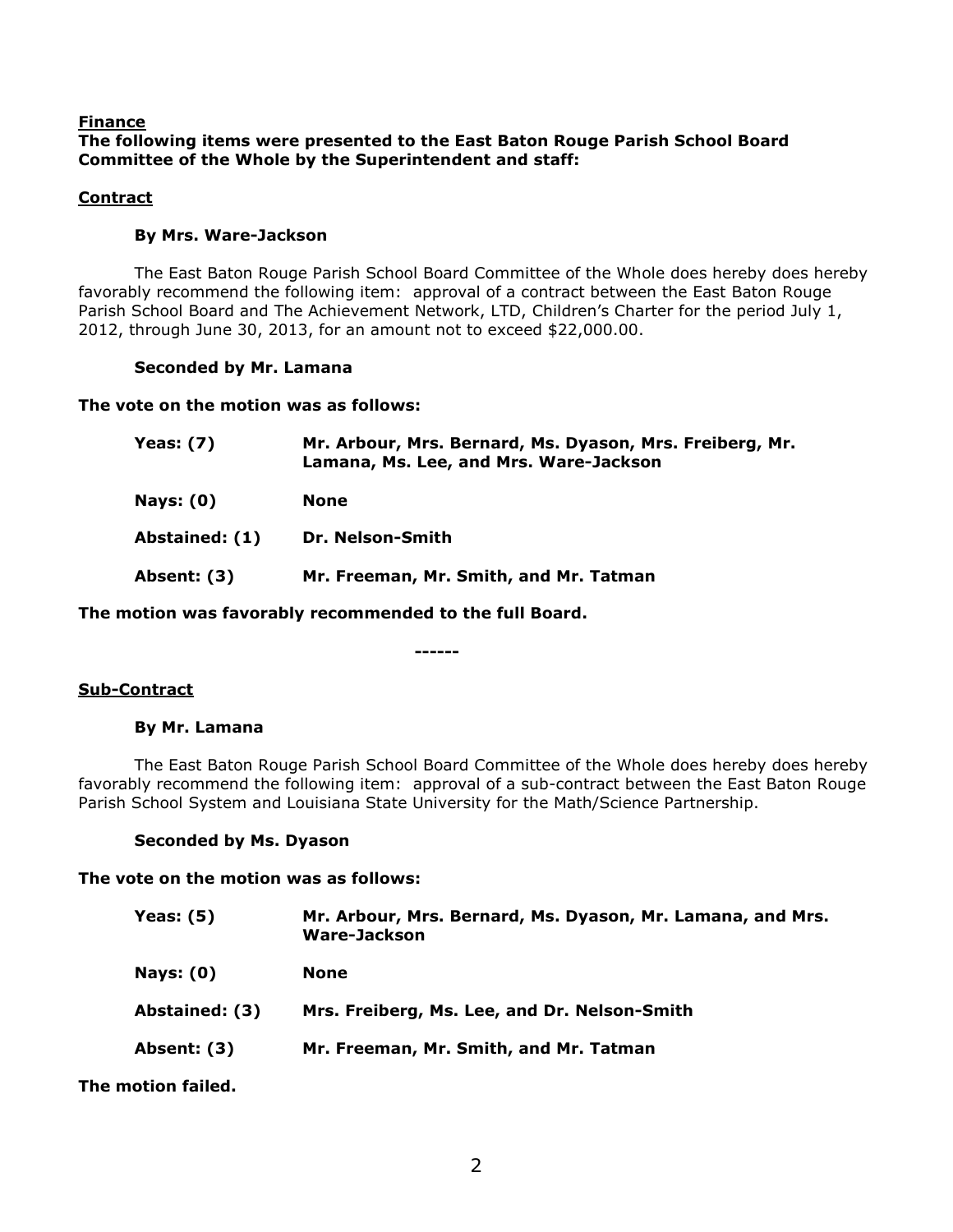### **Discussion followed.**

#### **The following motion was made.**

#### **By Mr. Arbour**

The East Baton Rouge Parish School Board Committee of the Whole does hereby refer the following item to the East Baton Rouge Parish School Board without a recommendation: approval of a sub-contract between the East Baton Rouge Parish School System and Louisiana State University for the Math/Science Partnership.

### **Seconded by Mrs. Bernard**

**Approved for referral to the Board without a recommendation by a vote of the members present. (Mr. Freeman, Mr. Smith, and Mr. Tatman were absent.)** 

**------**

#### **Audit Remaining Population of Participants with Dependents**

#### **By Mrs. Bernard**

The East Baton Rouge Parish School Board Committee of the Whole does hereby favorably recommend the following item: authorization for Mercer to audit the remaining population of participants with dependents in the East Baton Rouge Parish School System Health Care Plan.

#### **Seconded by Mr. Arbour**

**Favorably recommended to the full Board by a vote of the members present. (Mr. Freeman, Mr. Smith and Mr. Tatman were absent.)**

**------**

### **Staff to Negotiate a Contract Renewal**

#### **By Mrs. Bernard**

The East Baton Rouge Parish School Board Committee of the Whole does hereby favorably recommend the following item: authorization for staff to negotiate a contract renewal with Medco/Express Scripts Pharmacy for the period February 1, 2013, through February 1, 2016.

#### **Seconded by Mr. Lamana**

### **The following "friendly" amendment was offered:**

**By Mr. Arbour**

**The final contract renewal will be brought to the full Board for final approval.**

### **The "friendly" amendment was accepted by the originator and seconder.**